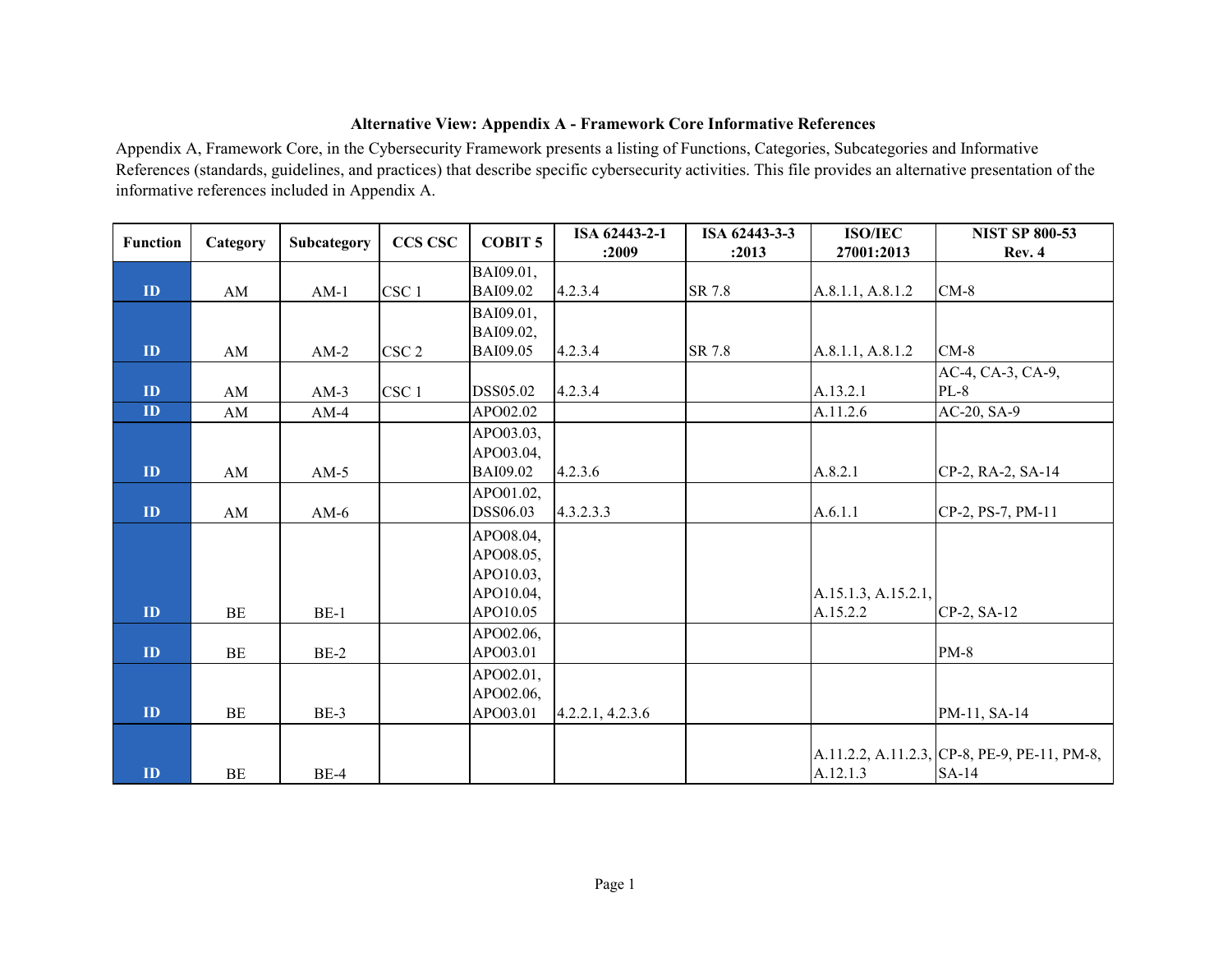| <b>Function</b>         | Category        | Subcategory | <b>CCS CSC</b>   | <b>COBIT 5</b>  | ISA 62443-2-1        | ISA 62443-3-3 | <b>ISO/IEC</b>                | <b>NIST SP 800-53</b>                 |
|-------------------------|-----------------|-------------|------------------|-----------------|----------------------|---------------|-------------------------------|---------------------------------------|
|                         |                 |             |                  |                 | :2009                | :2013         | 27001:2013                    | Rev. 4                                |
|                         |                 |             |                  |                 |                      |               |                               |                                       |
|                         |                 |             |                  |                 |                      |               |                               |                                       |
|                         |                 |             |                  |                 |                      |               | A.11.1.4, A.17.1.1,           |                                       |
| ID                      | BE              | $BE-5$      |                  | DSS04.02        |                      |               |                               | A.17.1.2, A.17.2.1 CP-2, CP-11, SA-14 |
|                         |                 |             |                  | APO01.03,       |                      |               |                               |                                       |
|                         |                 |             |                  | EDM01.01,       |                      |               |                               |                                       |
| $\mathbf{ID}$           | GV              | $GV-1$      |                  | EDM01.02        | 4.3.2.6              |               | A.5.1.1                       | -1 controls from all families         |
| $\overline{\mathbf{D}}$ | $\overline{GV}$ | $GV-2$      |                  | APO13.12        | 4.3.2.3.3            |               | A.6.1.1, A.7.2.1              | PM-1, PS-7                            |
|                         |                 |             |                  | MEA03.01,       |                      |               |                               | -1 controls from all families         |
| ID                      | ${\rm GV}$      | $GV-3$      |                  | <b>MEA03.04</b> | 4.4.3.7              |               | A.18.1                        | (except PM-1)                         |
|                         |                 |             |                  |                 | 4.2.3.1, 4.2.3.3,    |               |                               |                                       |
|                         |                 |             |                  |                 | 4.2.3.8, 4.2.3.9,    |               |                               |                                       |
|                         |                 |             |                  |                 | 4.2.3.11, 4.3.2.4.3, |               |                               |                                       |
| ID                      | GV              | $GV-4$      |                  | DSS04.02        | 4.3.2.6.3            |               |                               | PM-9, PM-11                           |
|                         |                 |             |                  | APO12.01,       |                      |               |                               |                                       |
|                         |                 |             |                  | APO12.02,       |                      |               |                               | CA-2, CA-7, CA-8, RA-3,               |
|                         |                 |             |                  | APO12.03,       | 4.2.3, 4.2.3.7,      |               |                               | RA-5, SA-5, SA-11, SI-2,              |
| ID                      | RA              | $RA-1$      | CSC <sub>4</sub> | APO12.04        | 4.2.3.9, 4.2.3.12    |               | A.12.6.1, A.18.2.3 SI-4, SI-5 |                                       |
|                         |                 |             |                  |                 | 4.2.3, 4.2.3.9,      |               |                               |                                       |
| $\mathbf{ID}$           | RA              | $RA-2$      |                  |                 | 4.2.3.12             |               | A.6.1.4                       | PM-15, PM-16, SI-5                    |
|                         |                 |             |                  | APO12.01,       |                      |               |                               |                                       |
|                         |                 |             |                  | APO12.02,       |                      |               |                               |                                       |
|                         |                 |             |                  | APO12.03,       | 4.2.3, 4.2.3.9,      |               |                               |                                       |
| ID                      | RA              | $RA-3$      |                  | APO12.04        | 4.2.3.12             |               |                               | RA-3, SI-5, PM-12, PM-16              |
|                         |                 |             |                  |                 | 4.2.3, 4.2.3.9,      |               |                               | RA-2, RA-3, PM-9, PM-                 |
| $\mathbf{ID}$           | RA              | $RA-4$      |                  | DSS04.02        | 4.2.3.12             |               |                               | 11, SA-14                             |
| $\mathbf{ID}$           | <b>RA</b>       | $RA-5$      |                  | APO12.02        |                      |               | A.12.6.1                      | RA-2, RA-3, PM-16                     |
|                         |                 |             |                  | APO12.05,       |                      |               |                               |                                       |
| ID                      | RA              | $RA-6$      |                  | APO13.02        |                      |               |                               | PM-4, PM-9                            |
|                         |                 |             |                  | APO12.04,       |                      |               |                               |                                       |
|                         |                 |             |                  | APO12.05,       |                      |               |                               |                                       |
|                         |                 |             |                  | APO13.02,       |                      |               |                               |                                       |
|                         |                 |             |                  | BAI02.03,       |                      |               |                               |                                       |
| ID                      | RM              | $RM-1$      |                  | <b>BAI04.02</b> | 4.3.4.2              |               |                               |                                       |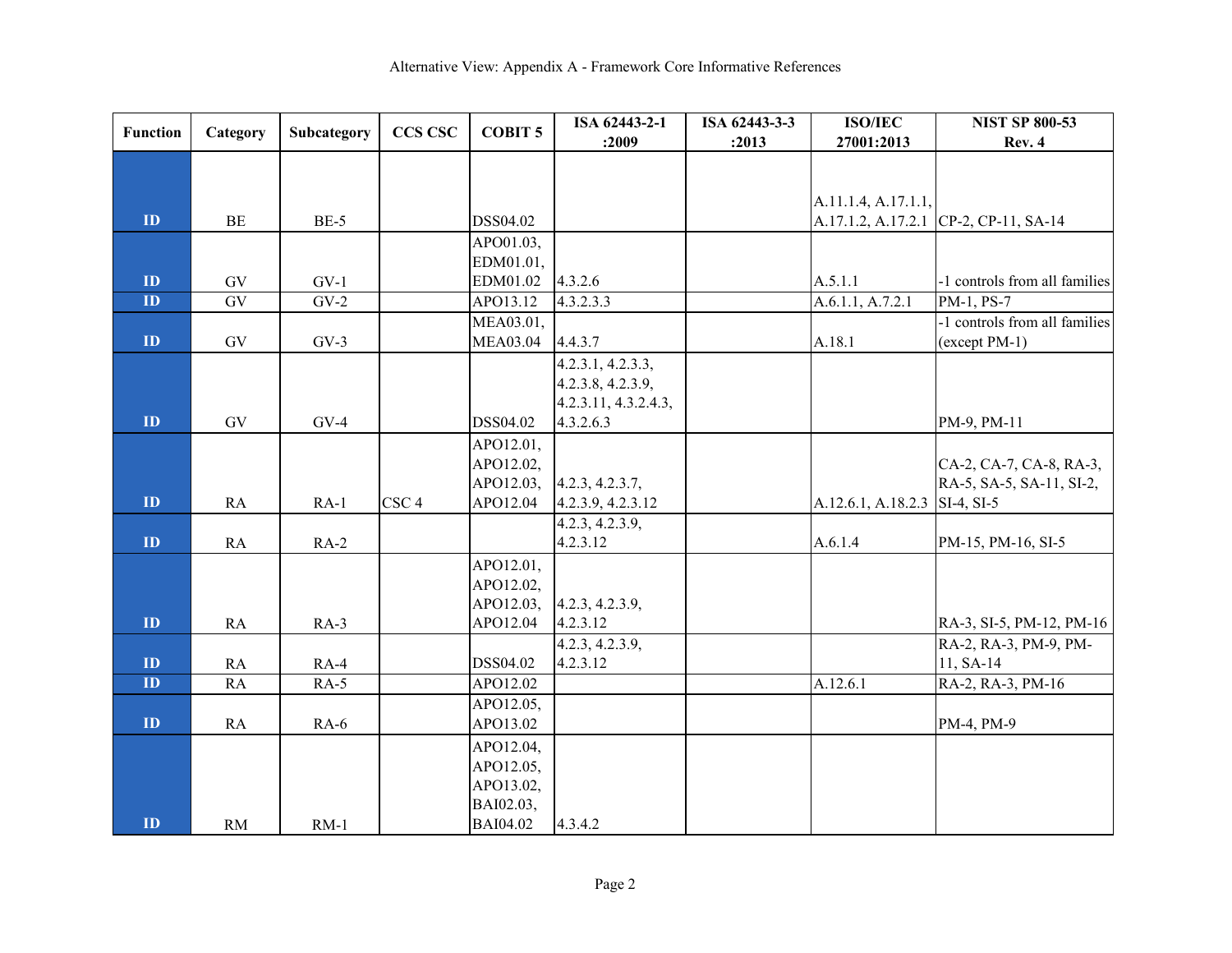| <b>Function</b>         | Category               | Subcategory | <b>CCS CSC</b>    | <b>COBIT 5</b>               | ISA 62443-2-1        | ISA 62443-3-3      | <b>ISO/IEC</b>      | <b>NIST SP 800-53</b>                           |
|-------------------------|------------------------|-------------|-------------------|------------------------------|----------------------|--------------------|---------------------|-------------------------------------------------|
|                         |                        |             |                   |                              | :2009                | :2013              | 27001:2013          | Rev. 4                                          |
| $\overline{\mathbf{D}}$ | RM                     | $RM-2$      |                   | APO12.06                     | 4.3.2.6.5            |                    |                     | $PM-9$                                          |
|                         |                        |             |                   |                              |                      |                    |                     | PM-8, PM-9, PM-11, SA-                          |
| ${\bf ID}$              | RM                     | $RM-3$      |                   |                              |                      |                    |                     | 14                                              |
|                         |                        |             |                   |                              |                      | SR 1.1, SR 1.2, SR |                     |                                                 |
|                         |                        |             |                   |                              |                      | 1.3, SR 1.4, SR    | A.9.2.1, A.9.2.2,   |                                                 |
|                         |                        |             |                   | DSS05.04,                    |                      | 1.5, SR 1.7, SR    | A.9.2.4, A.9.3.1,   |                                                 |
| <b>PR</b>               | AC                     | $AC-1$      | <b>CSC 16</b>     | DSS06.03                     | 4.3.3.5.1            | 1.8, SR 1.9        | A.9.4.2, A.9.4.3    | AC-2, IA Family                                 |
|                         |                        |             |                   |                              |                      |                    |                     |                                                 |
|                         |                        |             |                   |                              |                      |                    |                     |                                                 |
|                         |                        |             |                   |                              |                      |                    | A.11.1.1, A.11.1.2, |                                                 |
|                         |                        |             |                   | DSS01.04,                    |                      |                    |                     | A.11.1.4, A.11.1.6, PE-2, PE-3, PE-4, PE-5, PE- |
| <b>PR</b>               | AC                     | $AC-2$      |                   | DSS05.05                     | 4.3.3.3.2, 4.3.3.3.8 |                    | A.11.2.3            | 6, PE-9                                         |
|                         |                        |             |                   | APO13.01,                    |                      |                    |                     |                                                 |
|                         |                        |             |                   | DSS01.04,                    |                      |                    | A.6.2.2, A.13.1.1,  |                                                 |
| <b>PR</b>               | AC                     | $AC-3$      |                   | DSS05.03                     | 4.3.3.6.6            | SR 1.13, SR 2.6    | A.13.2.1            | AC-17, AC-19, AC-20                             |
|                         |                        |             |                   |                              |                      |                    | A.6.1.2, A.9.1.2,   |                                                 |
|                         |                        |             |                   |                              |                      |                    | A.9.2.3, A.9.4.1,   | AC-2, AC-3, AC-5, AC-6,                         |
| <b>PR</b>               | AC                     | $AC-4$      | CSC 12, 15        |                              | 4.3.3.7.3            | SR 2.1             | A.9.4.4             | $AC-16$                                         |
|                         |                        |             |                   |                              |                      |                    |                     |                                                 |
|                         |                        |             |                   |                              |                      |                    | A.13.1.1, A.13.1.3, |                                                 |
| <b>PR</b>               | AC                     | $AC-5$      |                   |                              | 4.3.3.4              | SR 3.1, SR 3.8     | A.13.2.1            | AC-4, SC-7                                      |
| <b>PR</b>               | AT                     | $AT-1$      | CSC <sub>9</sub>  | APO07.03,<br><b>BAI05.07</b> | 4.3.2.4.2            |                    | A.7.2.2             | AT-2, PM-13                                     |
|                         |                        |             |                   | APO07.02,                    |                      |                    |                     |                                                 |
| <b>PR</b>               | $\mathbf{A}\mathbf{T}$ | $AT-2$      | CSC <sub>9</sub>  | DSS06.03                     | 4.3.2.4.2, 4.3.2.4.3 |                    | A.6.1.1, A.7.2.2    | AT-3, PM-13                                     |
|                         |                        |             |                   | APO07.03,                    |                      |                    |                     |                                                 |
|                         |                        |             |                   | APO10.04,                    |                      |                    |                     |                                                 |
| <b>PR</b>               | AT                     | $AT-3$      | CSC <sub>9</sub>  | APO10.05                     | 4.3.2.4.2            |                    | A.6.1.1, A.7.2.2    | PS-7, SA-9                                      |
| <b>PR</b>               | AT                     | $AT-4$      | CSC <sub>9</sub>  | APO07.03                     | 4.3.2.4.2            |                    | A.6.1.1, A.7.2.2.   | AT-3, PM-13                                     |
| <b>PR</b>               | AT                     | $AT-5$      | CSC <sub>9</sub>  | APO07.03                     | 4.3.2.4.2            |                    | A.6.1.1, A.7.2.2.   | AT-3, PM-13                                     |
|                         |                        |             |                   | APO01.06,                    |                      |                    |                     |                                                 |
|                         |                        |             |                   | BAI02.01,                    |                      |                    |                     |                                                 |
|                         |                        |             |                   | BAI06.01,                    |                      |                    |                     |                                                 |
| <b>PR</b>               | DS                     | $DS-1$      | CSC <sub>17</sub> | DSS06.06                     |                      | SR 3.4, SR 4.1     | A.8.2.3             | $SC-28$                                         |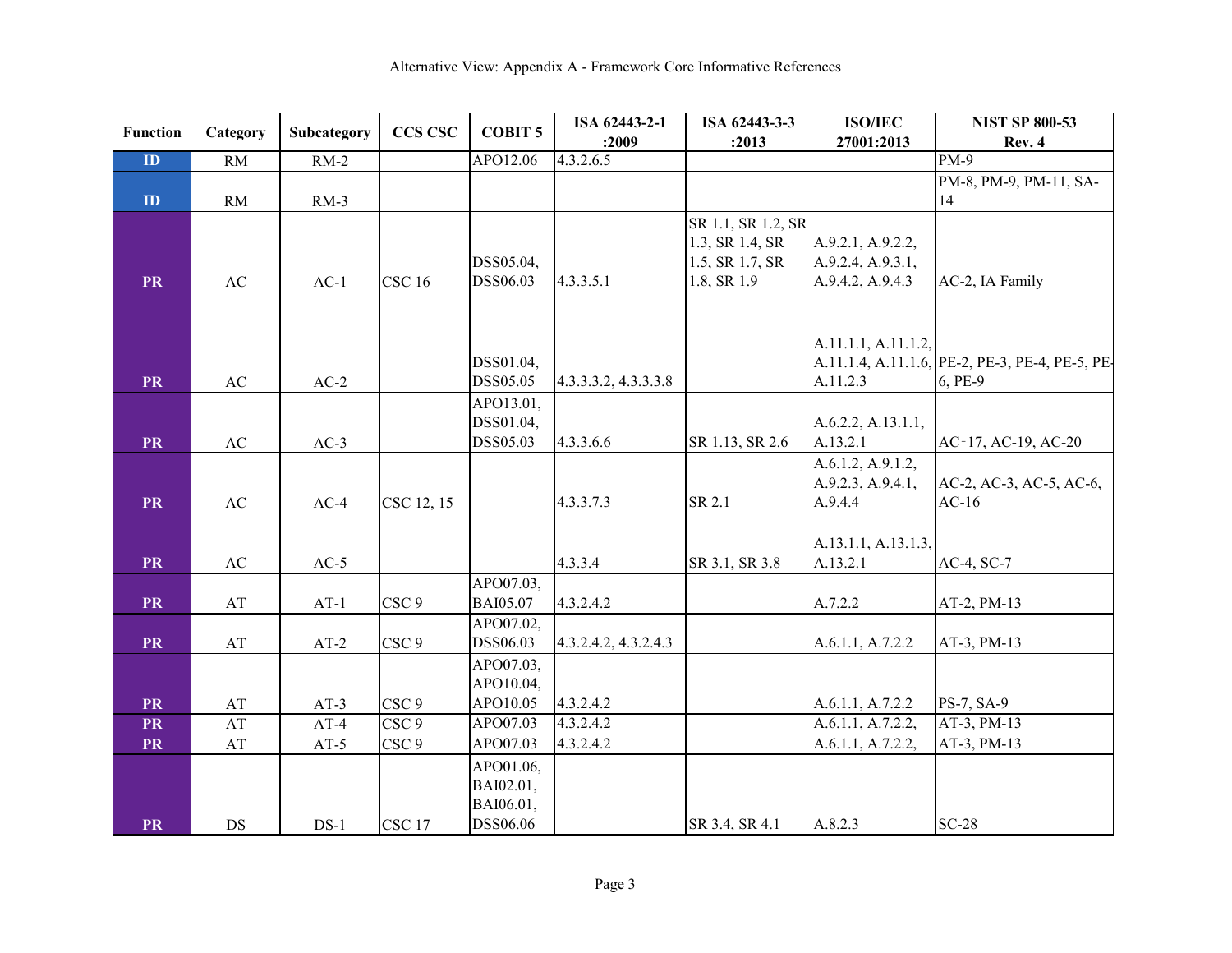| <b>Function</b>        | Category              | Subcategory      | <b>CCS CSC</b> | <b>COBIT 5</b>       | ISA 62443-2-1        | ISA 62443-3-3                          | <b>ISO/IEC</b>              | <b>NIST SP 800-53</b>                        |
|------------------------|-----------------------|------------------|----------------|----------------------|----------------------|----------------------------------------|-----------------------------|----------------------------------------------|
|                        |                       |                  |                |                      | :2009                | :2013                                  | 27001:2013                  | <b>Rev. 4</b>                                |
|                        |                       |                  |                |                      |                      |                                        |                             |                                              |
|                        |                       |                  |                |                      |                      |                                        |                             |                                              |
|                        |                       |                  |                |                      |                      |                                        |                             |                                              |
|                        |                       |                  |                |                      |                      |                                        | A.8.2.3, A.13.1.1,          |                                              |
|                        |                       |                  |                | APO01.06,            |                      | SR 3.1, SR 3.8, SR A.13.2.1, A.13.2.3, |                             |                                              |
| <b>PR</b>              | DS                    | $DS-2$           | <b>CSC 17</b>  | DSS06.06             |                      | 4.1, SR 4.2                            | A.14.1.2, A.14.1.3 SC-8     |                                              |
|                        |                       |                  |                |                      |                      |                                        | A.8.2.3, A.8.3.1,           |                                              |
|                        |                       |                  |                |                      | 4.4.3.3.3.9,         |                                        | A.8.3.2, A.8.3.3,           |                                              |
| <b>PR</b><br><b>PR</b> | DS<br>$\overline{DS}$ | $DS-3$<br>$DS-4$ |                | BAI09.03<br>APO13.01 | 4.3.4.4.1            | SR 4.2<br>SR 7.1, SR 7.2               | A.11.2.7<br>A.12.3.1        | CM-8, MP-6, PE-16                            |
|                        |                       |                  |                |                      |                      |                                        |                             | AU-4, CP-2, SC-5                             |
|                        |                       |                  |                |                      |                      |                                        |                             |                                              |
|                        |                       |                  |                |                      |                      |                                        |                             |                                              |
|                        |                       |                  |                |                      |                      |                                        |                             |                                              |
|                        |                       |                  |                |                      |                      |                                        | A.6.1.2, A.7.1.1,           |                                              |
|                        |                       |                  |                |                      |                      |                                        | A.7.1.2, A.7.3.1,           |                                              |
|                        |                       |                  |                |                      |                      |                                        | A.8.2.2, A.8.2.3,           |                                              |
|                        |                       |                  |                |                      |                      |                                        | A.9.1.1, A.9.1.2,           |                                              |
|                        |                       |                  |                |                      |                      |                                        | A.9.2.3, A.9.4.1,           |                                              |
|                        |                       |                  |                |                      |                      |                                        | A.9.4.4, A.9.4.5,           | A.13.1.3, A.13.2.1, AC-4, AC-5, AC-6, PE-19, |
|                        |                       |                  |                |                      |                      |                                        |                             | A.13.2.3, A.13.2.4, PS-3, PS-6, SC-7, SC-8,  |
| <b>PR</b>              | DS                    | $DS-5$           | <b>CSC 17</b>  | APO01.06             |                      | SR 5.2                                 |                             | A.14.1.2, A.14.1.3 SC-13, SC-31, SI-4        |
|                        |                       |                  |                |                      |                      | SR 3.1, SR 3.3, SR                     |                             |                                              |
| <b>PR</b>              | DS                    | $DS-6$           |                |                      |                      | 3.4, SR 3.8                            | A.12.2.1, A.12.5.1, SI-7    |                                              |
| <b>PR</b>              | $DS$                  | $DS-7$           |                | <b>BAI07.04</b>      |                      |                                        | A.12.1.4                    | $CM-2$                                       |
|                        |                       |                  |                | BAI10.01,            |                      |                                        |                             |                                              |
|                        |                       |                  |                | BAI10.02,            |                      |                                        |                             | CM-2, CM-3, CM-4, CM-                        |
|                        |                       |                  |                | BAI10.03,            |                      |                                        |                             | 5, CM-6, CM-7, CM-9, SA-                     |
| <b>PR</b>              | $\rm IP$              | $IP-1$           | CSC 3, 10      | <b>BAI10.05</b>      | 4.3.4.3.2, 4.3.4.3.3 | SR 7.6                                 | A.12.1.2, A.12.5.1, 10      |                                              |
|                        |                       |                  |                |                      |                      |                                        |                             |                                              |
|                        |                       |                  |                |                      |                      |                                        |                             | SA-3, SA-4, SA-8, SA-10,                     |
|                        |                       |                  |                |                      |                      |                                        |                             | A.6.1.5, A.14.1.1, SA-11, SA-12, SA-15, SA-  |
| <b>PR</b>              | $\rm IP$              | $IP-2$           |                | APO13.01             | 4.3.4.3.3            |                                        | A.14.2.1, A.14.2.5 17, PL-8 |                                              |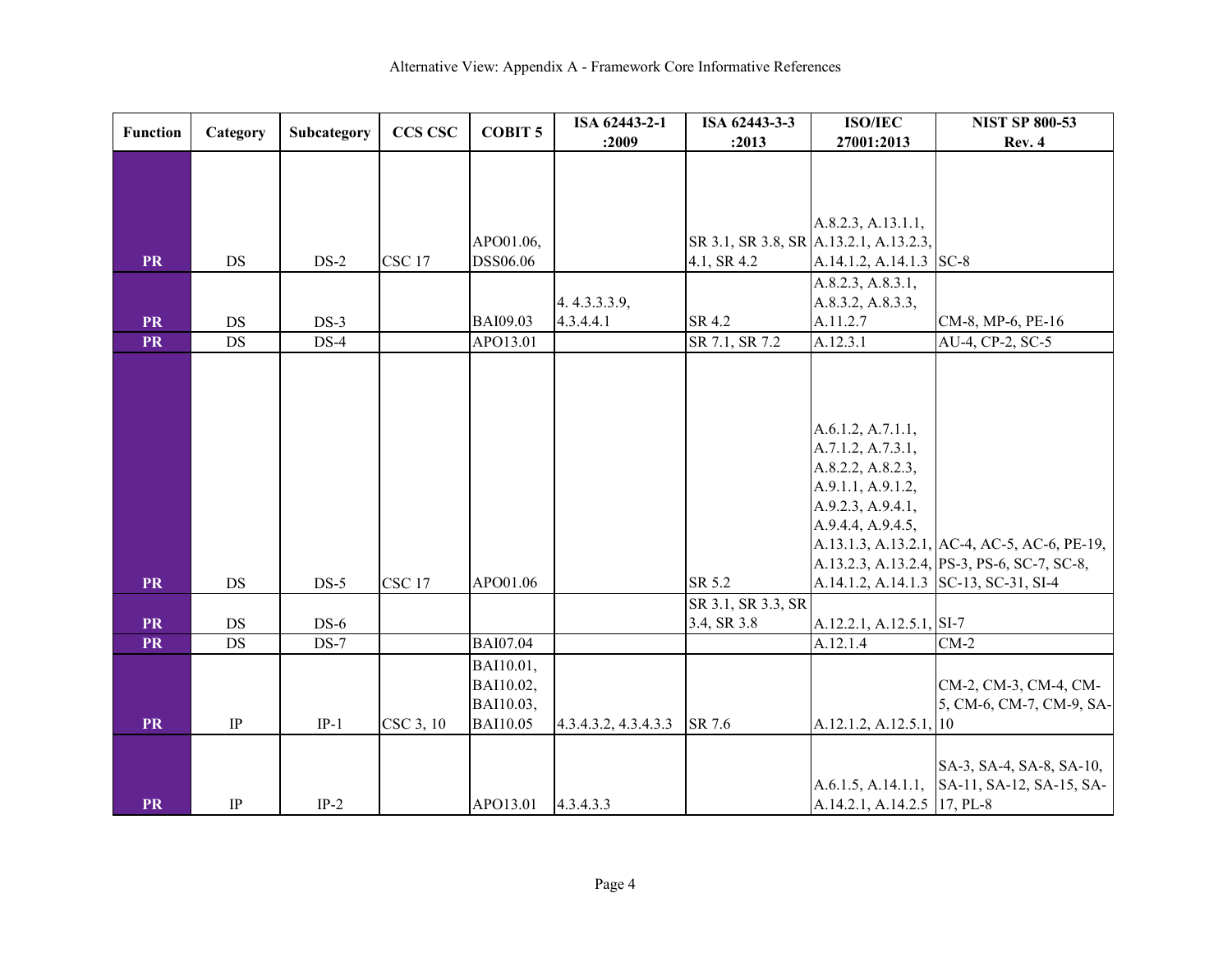| <b>Function</b> | Category | Subcategory | <b>CCS CSC</b> | <b>COBIT 5</b>  | ISA 62443-2-1                         | ISA 62443-3-3  | <b>ISO/IEC</b>                      | <b>NIST SP 800-53</b>                        |
|-----------------|----------|-------------|----------------|-----------------|---------------------------------------|----------------|-------------------------------------|----------------------------------------------|
|                 |          |             |                |                 | :2009                                 | :2013          | 27001:2013                          | Rev. 4                                       |
|                 |          |             |                |                 |                                       |                |                                     |                                              |
|                 |          |             |                |                 |                                       |                |                                     |                                              |
|                 |          |             |                |                 |                                       |                |                                     |                                              |
|                 |          |             |                |                 |                                       |                | A.12.1.2, A.12.5.1,                 |                                              |
|                 |          |             |                | BAI06.01,       |                                       |                | A.12.6.2, A.14.2.2,                 |                                              |
| <b>PR</b>       | $\rm IP$ | $IP-3$      |                | <b>BAI01.06</b> | 4.3.4.3.2, 4.3.4.3.3                  | SR 7.6         |                                     | A.14.2.3, A.14.2.4 CM-3, CM-4, SA-10         |
|                 |          |             |                |                 |                                       |                | A.12.3.1,                           |                                              |
|                 |          |             |                |                 |                                       |                | A.17.1.2A.17.1.3,                   |                                              |
| <b>PR</b>       | $\rm IP$ | $IP-4$      |                | APO13.01        | 4.3.4.3.9                             | SR 7.3, SR 7.4 | A.18.1.3                            | CP-4, CP-6, CP-9                             |
|                 |          |             |                |                 |                                       |                |                                     |                                              |
|                 |          |             |                |                 | 4.3.3.3.1 4.3.3.3.2,                  |                |                                     |                                              |
|                 |          |             |                | DSS01.04,       | 4.3.3.3.3, 4.3.3.3.5,                 |                |                                     | A.11.1.4, A.11.2.1, PE-10, PE-12, PE-13, PE- |
| <b>PR</b>       | $\rm IP$ | $IP-5$      |                | DSS05.05        | 4.3.3.3.6                             |                | A.11.2.2, A.11.2.3 14, PE-15, PE-18 |                                              |
|                 |          |             |                |                 |                                       |                | A.8.2.3, A.8.3.1,                   |                                              |
| <b>PR</b>       | $\rm IP$ | $IP-6$      |                | <b>BAI09.03</b> | 4.3.4.4.4                             | SR 4.2         | A.8.3.2, A.11.2.7                   | $MP-6$                                       |
|                 |          |             |                |                 | 4.4.3.1, 4.4.3.2,                     |                |                                     |                                              |
|                 |          |             |                | APO11.06,       | 4.4.3.3, 4.4.3.4,                     |                |                                     |                                              |
| <b>PR</b>       | $\rm IP$ | $IP-7$      |                | DSS04.05        | 4.4.3.5, 4.4.3.6,<br>4.4.3.7, 4.4.3.8 |                |                                     | CA-2, CA-7, CP-2, IR-8,<br>PL-2, PM-6        |
| <b>PR</b>       | IP       | $IP-8$      |                |                 |                                       |                | A.16.1.6                            | AC-21, CA-7, SI-4                            |
|                 |          |             |                |                 |                                       |                |                                     |                                              |
|                 |          |             |                |                 |                                       |                | A.16.1.1, A.17.1.1,                 |                                              |
| <b>PR</b>       | $\rm IP$ | $IP-9$      |                | DSS04.03        | 4.3.2.5.3, 4.3.4.5.1                  |                | A.17.1.2                            | $CP-2$ , IR-8                                |
|                 |          |             |                |                 |                                       |                |                                     |                                              |
| <b>PR</b>       | $\rm IP$ | $IP-10$     |                |                 | 4.3.2.5.7, 4.3.4.5.11 SR 3.3          |                | A.17.1.3                            | CP-4, IR-3, PM-14                            |
|                 |          |             |                | APO07.01,       |                                       |                |                                     |                                              |
|                 |          |             |                | APO07.02,       |                                       |                |                                     |                                              |
|                 |          |             |                | APO07.03,       |                                       |                |                                     |                                              |
|                 |          |             |                | APO07.04,       | 4.3.3.2.1, 4.3.3.2.2,                 |                | A.7.1.1, A.7.3.1,                   |                                              |
| <b>PR</b>       | $\rm IP$ | $IP-11$     |                | APO07.05        | 4.3.3.2.3                             |                | A.8.1.4                             | PS Family                                    |
|                 |          |             |                |                 |                                       |                |                                     |                                              |
| <b>PR</b>       | $\rm IP$ | $IP-12$     |                |                 |                                       |                | A.12.6.1, A.18.2.2 RA-3, RA-5, SI-2 |                                              |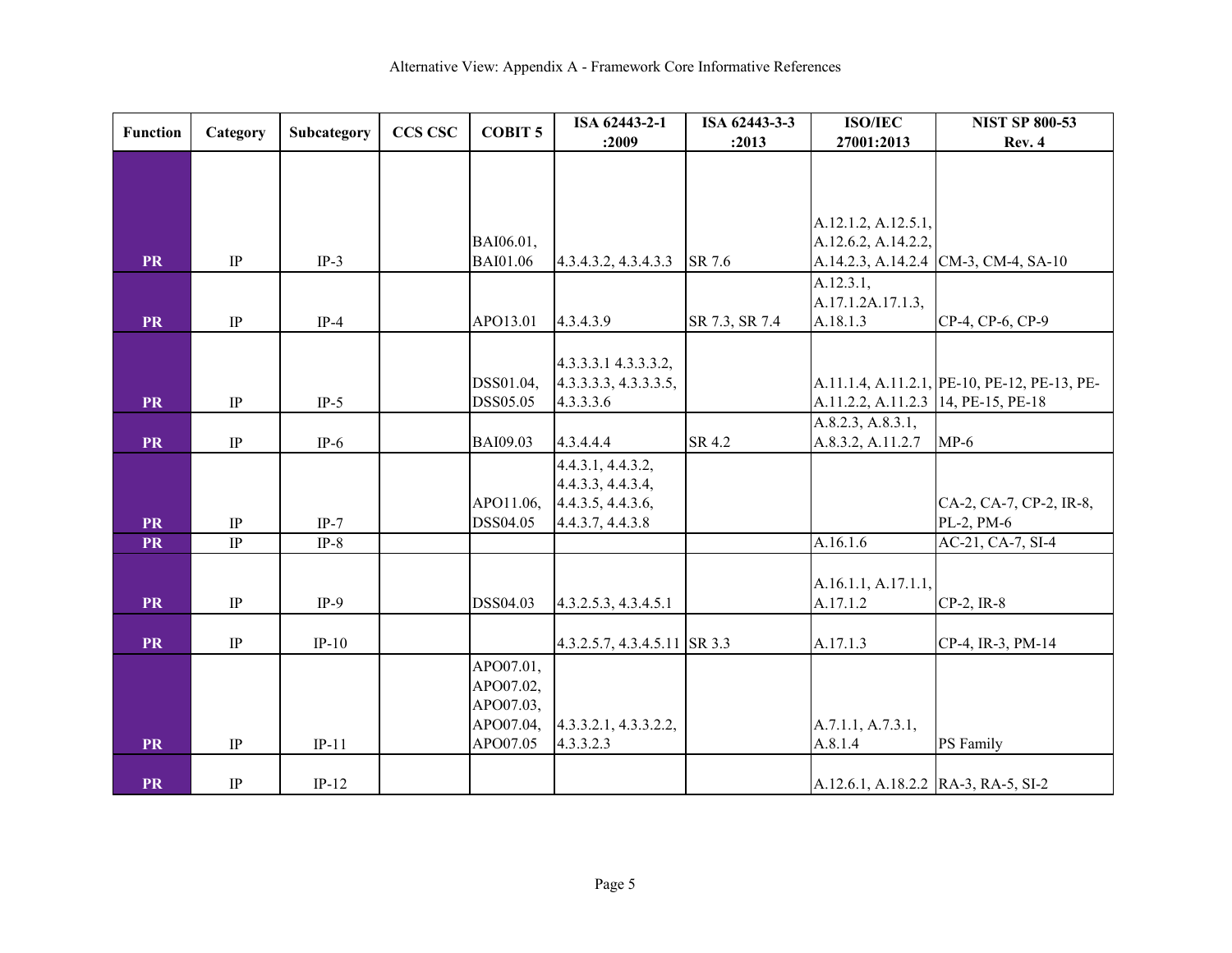| <b>Function</b> | Category      | Subcategory | <b>CCS CSC</b>    | <b>COBIT 5</b>        | ISA 62443-2-1                                                  | ISA 62443-3-3                         | <b>ISO/IEC</b>             | <b>NIST SP 800-53</b>   |
|-----------------|---------------|-------------|-------------------|-----------------------|----------------------------------------------------------------|---------------------------------------|----------------------------|-------------------------|
|                 |               |             |                   |                       | :2009                                                          | :2013                                 | 27001:2013                 | Rev. 4                  |
|                 |               |             |                   |                       |                                                                |                                       | A.11.1.2, A.11.2.4,        |                         |
| <b>PR</b>       | MA            | $MA-1$      |                   | <b>BAI09.03</b>       | 4.3.3.3.7                                                      |                                       | A.11.2.5                   | MA-2, MA-3, MA-5        |
|                 |               |             |                   |                       |                                                                |                                       |                            |                         |
|                 |               |             |                   |                       | 4.3.3.6.5, 4.3.3.6.6,                                          |                                       | A.11.2.4, A.15.1.1,        |                         |
| <b>PR</b>       | MA            | $MA-2$      |                   | DSS05.04              | 4.3.3.6.7, 4.4.4.6.8                                           |                                       | A.15.2.1                   | $MA-4$                  |
|                 |               |             |                   |                       |                                                                |                                       |                            |                         |
|                 |               |             |                   |                       |                                                                |                                       |                            |                         |
|                 |               |             |                   |                       | $4.3.3.3.9, 4.3.3.5.8,$ SR 2.8, SR 2.9, SR A.12.4.1, A.12.4.2, |                                       |                            |                         |
|                 |               |             |                   |                       | 4.3.4.4.7, 4.4.2.1,                                            | 2.10, SR 2.11, SR A.12.4.3, A.12.4.4, |                            |                         |
| <b>PR</b>       | PT            | $PT-1$      | CSC <sub>14</sub> | APO11.04              | 4.4.2.2, 4.4.2.4                                               | 2.12                                  | A.12.7.1                   | <b>AU</b> Family        |
|                 |               |             |                   |                       |                                                                |                                       | A.8.2.2, A.8.2.3,          |                         |
|                 |               |             |                   | DSS05.02,             |                                                                |                                       | A.8.3.1, A.8.3.3,          |                         |
| <b>PR</b>       | $\mathbf{PT}$ | $PT-2$      |                   | APO13.01              |                                                                | SR 2.3                                | A.11.2.9                   | MP-2, MP-4, MP-5, MP-7  |
|                 |               |             |                   |                       |                                                                |                                       |                            |                         |
|                 |               |             |                   |                       | 4.3.3.5.1, 4.3.3.5.2,                                          |                                       |                            |                         |
|                 |               |             |                   |                       | 4.3.3.5.3, 4.3.3.5.4, SR 1.1, SR 1.2, SR                       |                                       |                            |                         |
|                 |               |             |                   |                       | 4.3.3.5.5, 4.3.3.5.6, 1.3, SR 1.4, SR                          |                                       |                            |                         |
|                 |               |             |                   |                       | 4.3.3.5.7, 4.3.3.5.8, 1.5, SR 1.6, SR                          |                                       |                            |                         |
|                 |               |             |                   |                       | 4.3.3.6.1, 4.3.3.6.2, 1.7, SR 1.8, SR                          |                                       |                            |                         |
|                 |               |             |                   |                       | 4.3.3.6.3, 4.3.3.6.4, 1.9, SR 1.10, SR                         |                                       |                            |                         |
|                 |               |             |                   |                       | 4.3.3.6.5, 4.3.3.6.6, 1.11, SR 1.12, SR                        |                                       |                            |                         |
|                 |               |             |                   |                       | 4.3.3.6.7, 4.3.3.6.8, 1.13, SR 2.1, SR                         |                                       |                            |                         |
|                 |               |             |                   |                       | 4.3.3.6.9, 4.3.3.7.1, 2.2, SR 2.3, SR                          |                                       |                            |                         |
|                 |               |             |                   |                       | $4.3.3.7.2$ , $4.3.3.7.3$ , $2.4$ , SR 2.5, SR                 |                                       |                            |                         |
| <b>PR</b>       | PT            | $PT-3$      |                   | DSS05.02              | 4.3.3.7.4                                                      | 2.6, SR 2.7                           | A.9.1.2                    | AC-3, CM-7              |
|                 |               |             |                   |                       |                                                                | SR 3.1, SR 3.5, SR                    |                            |                         |
|                 |               |             |                   |                       |                                                                | 3.8, SR 4.1, SR                       |                            |                         |
|                 |               |             |                   |                       |                                                                | 4.3, SR 5.1, SR                       |                            | AC-4, AC-17, AC-18, CP- |
| <b>PR</b>       | PT            | $PT-4$      | CSC <sub>7</sub>  | DSS05.02,<br>APO13.01 |                                                                | 5.2, SR 5.3, SR<br>7.1, SR 7.6        | A.13.1.1, A.13.2.1 8, SC-7 |                         |
|                 |               |             |                   |                       |                                                                |                                       |                            |                         |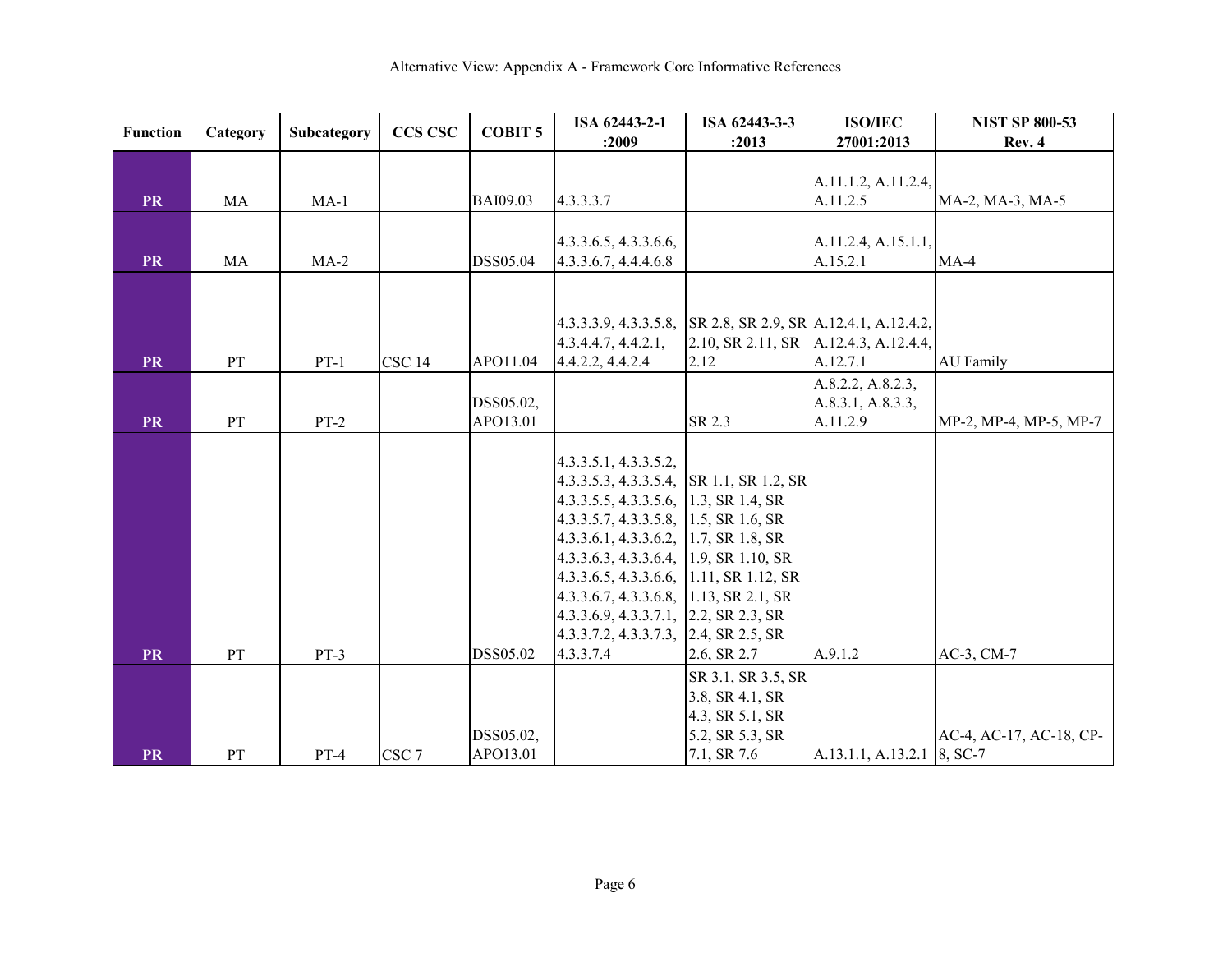| <b>Function</b> | Category | Subcategory | <b>CCS CSC</b>   | <b>COBIT 5</b>  | ISA 62443-2-1         | ISA 62443-3-3      | <b>ISO/IEC</b>     | <b>NIST SP 800-53</b>                     |
|-----------------|----------|-------------|------------------|-----------------|-----------------------|--------------------|--------------------|-------------------------------------------|
|                 |          |             |                  |                 | :2009                 | :2013              | 27001:2013         | Rev. 4                                    |
| <b>DE</b>       | AE       | $AE-1$      |                  | DSS03.01        | 4.4.3.3               |                    |                    | AC-4, CA-3, CM-2, SI-4                    |
|                 |          |             |                  |                 |                       | SR 2.8, SR 2.9, SR |                    |                                           |
|                 |          |             |                  |                 |                       | 2.10, SR 2.11, SR  |                    |                                           |
|                 |          |             |                  |                 | 4.3.4.5.6, 4.3.4.5.7, | 2.12, SR 3.9, SR   |                    |                                           |
| <b>DE</b>       | AE       | $AE-2$      |                  |                 | 4.3.4.5.8             | 6.1, SR 6.2        |                    | A.16.1.1, A.16.1.4 AU-6, CA-7, IR-4, SI-4 |
|                 |          |             |                  |                 |                       |                    |                    | AU-6, CA-7, IR-4, IR-5, IR-               |
| <b>DE</b>       | AE       | $AE-3$      |                  |                 |                       | SR 6.1             |                    | 8, SI-4                                   |
| <b>DE</b>       | AE       | $AE-4$      |                  | APO12.06        |                       |                    |                    | CP-2, IR-4, RA-3, SI-4                    |
| <b>DE</b>       | AE       | $AE-5$      |                  | APO12.06        | 4.2.3.10              |                    |                    | IR-4, IR-5, IR-8                          |
|                 |          |             |                  |                 |                       |                    |                    | AC-2, AU-12, CA-7, CM-                    |
| <b>DE</b>       | CM       | $CM-1$      | CSC 14, 16       | DSS05.07        |                       | SR 6.2             |                    | 3, SC-5, SC-7, SI-4                       |
|                 |          |             |                  |                 |                       |                    |                    |                                           |
| <b>DE</b>       | CM       | $CM-2$      |                  |                 | 4.3.3.3.8             |                    |                    | CA-7, PE-3, PE-6, PE-20                   |
|                 |          |             |                  |                 |                       |                    |                    | AC-2, AU-12, AU-13, CA-                   |
| <b>DE</b>       | CM       | $CM-3$      |                  |                 |                       | SR 6.2             | A.12.4.1           | 7, CM-10, CM-11                           |
| <b>DE</b>       | CM       | $CM-4$      | CSC <sub>5</sub> | DSS05.01        | 4.3.4.3.8             | SR 3.2             | A.12.2.1           | $SI-3$                                    |
| <b>DE</b>       | CM       | $CM-5$      |                  |                 |                       | SR 2.4             | A.12.5.1           | SC-18, SI-4. SC-44                        |
|                 |          |             |                  |                 |                       |                    |                    | CA-7, PS-7, SA-4, SA-9,                   |
| <b>DE</b>       | CM       | $CM-6$      |                  | APO07.06        |                       |                    | A.14.2.7, A.15.2.1 | $SI-4$                                    |
|                 |          |             |                  |                 |                       |                    |                    |                                           |
|                 |          |             |                  |                 |                       |                    |                    | AU-12, CA-7, CM-3, CM-                    |
| <b>DE</b>       | CM       | $CM-7$      |                  |                 |                       |                    |                    | 8, PE-3, PE-6, PE-20, SI-4                |
| <b>DE</b>       | CM       | $CM-8$      |                  | <b>BAI03.10</b> | 4.2.3.1, 4.2.3.7      |                    | A.12.6.1           | $RA-5$                                    |
| <b>DE</b>       | DP       | $DP-1$      | CSC <sub>5</sub> | DSS05.01        | 4.4.3.1               |                    | A.6.1.1            | CA-2, CA-7, PM-14                         |
|                 |          |             |                  |                 |                       |                    |                    |                                           |
| <b>DE</b>       | DP       | $DP-2$      |                  |                 | 4.4.3.2               |                    | A.18.1.4           | CA-2, CA-7, PM-14, SI-4                   |
|                 |          |             |                  |                 |                       |                    |                    | CA-2, CA-7, PE-3, PM-14,                  |
| <b>DE</b>       | DP       | $DP-3$      |                  | APO13.02        | 4.4.3.2               | SR 3.3             | A.14.2.8           | $SI-3$ , $SI-4$                           |
|                 |          |             |                  |                 |                       |                    |                    | AU-6, CA-2, CA-7, RA-5,                   |
| <b>DE</b>       | DP       | $DP-4$      |                  | APO12.06        | 4.3.4.5.9             | SR 6.1             | A.16.1.2           | $SI-4$                                    |
|                 |          |             |                  | APO11.06,       |                       |                    |                    | CA-2, CA-7, PL-2, RA-5,                   |
| <b>DE</b>       | DP       | $DP-5$      |                  | DSS04.05        | 4.4.3.4               |                    | A.16.1.6           | SI-4, PM-14                               |